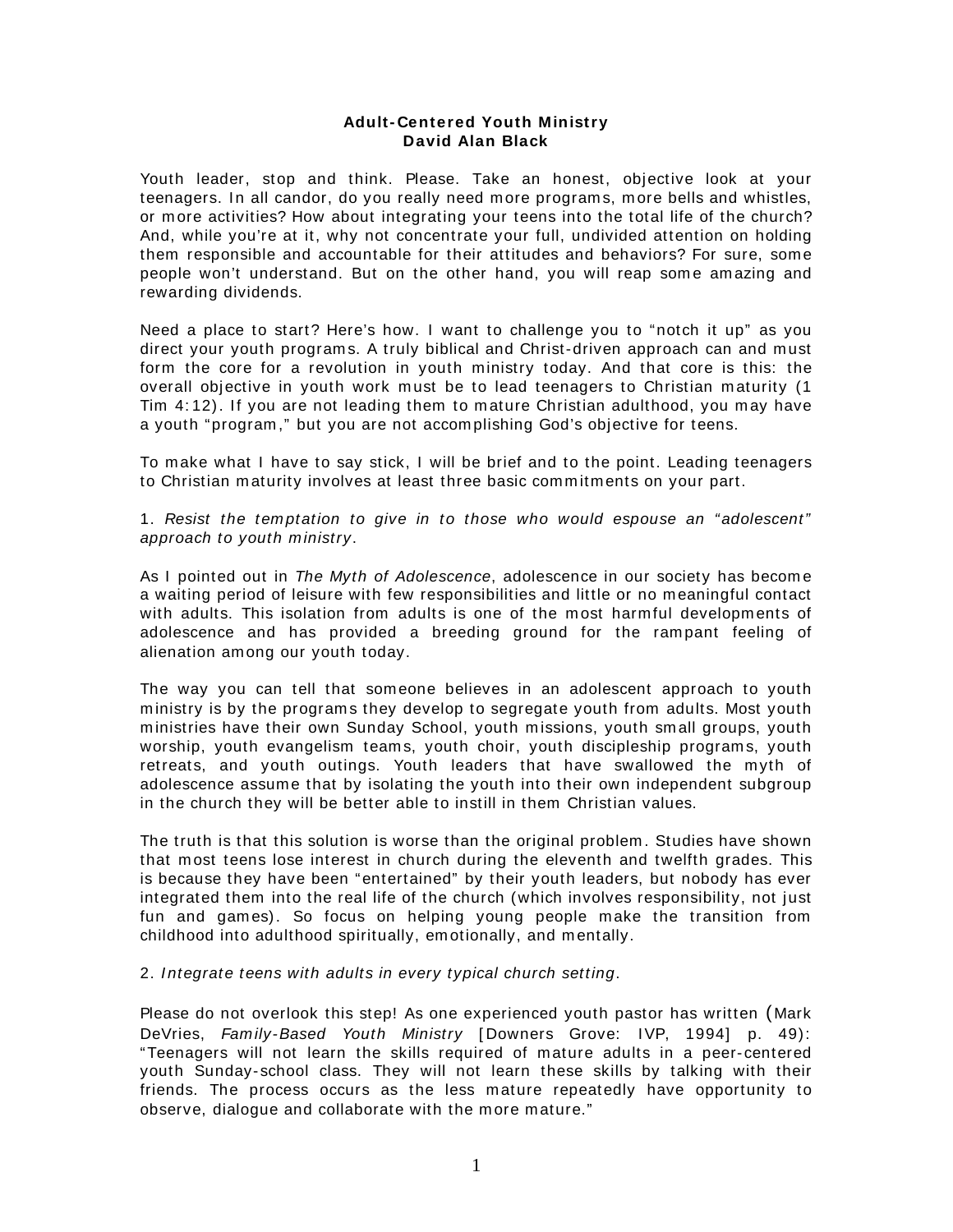Youth can and should:

- attend "adult" Sunday school.
- read Scripture during the worship service.
- lead in prayer.
- usher and pass out bulletins.
- sing with the adult choir.
- help with teaching Sunday school.
- serve as greeters at church functions.
- sit on committees in the church.
- work in Vacation Bible School.
- volunteer to serve m eals to shut-ins.
- prepare care packages for the needy.
- do door-to-door witnessing.
- go on missions trips with other adults.
- adopt a grandparent (an elderly person in the church).
- visit nursing hom es.
- visit children's hospital.
- set up a local food pantry.
- plan and lead worship.

Don't deny young people this kind of involvement with adults. If you do, you will be sending your teenagers into the world mentally, socially, and morally unprepared for the challenges of adulthood. If they relate only to their peers, they will remain trapped in im m aturity. On the other hand, young people who have been fortified with significant adult relationships are consistently the ones who exhibit responsible behavior and who are able to resist involvem ent in negative behaviors such as rebellion, drug abuse, and promiscuity. Thus, the most important foundation a youth m inistry can have in its work with teens is providing them with opportunities for significant dialogue and relationships with m ature Christian adults. This is especially important for those teens who do not come from Christian homes and who therefore need a circle of adult Christians to m odel the Christian life for them .

## 3. Finally, reject the m yth that healthy developm ent am ong youth requires a strong break with their parents.

Although peers exercise some control over a teen's choice of dress, music, and entertainm ent, only when parents are extrem ely negligent do peers exercise m ore control over the teen's choice of beliefs and relational styles. It rem ains a fact that in the vast majority of cases parents remain the single most important influence in the developm ent of a teen's character and personality. A recent study showed that young people desire experiences with their parents (Journal of Research on Adolescence 1 [ 1991] ). Specifically, the study concluded that (1) equating the youth years with inevitable rebellion is inaccurate; (2) the predictable disintegration of parent-teen relationships is false; and (3) teens are m ore likely to support parental values than to be in conflict with them. This means that more of our programs in church need to be designed for the youth them selves to serve and lead while providing them with m ature m entors.

To im plem ent the above ideas, I would suggest that youth leaders encourage parents to have a rite of passage for their children when they turn twelve (just as I had with my own sons). To complement this, youth leaders can plan to have a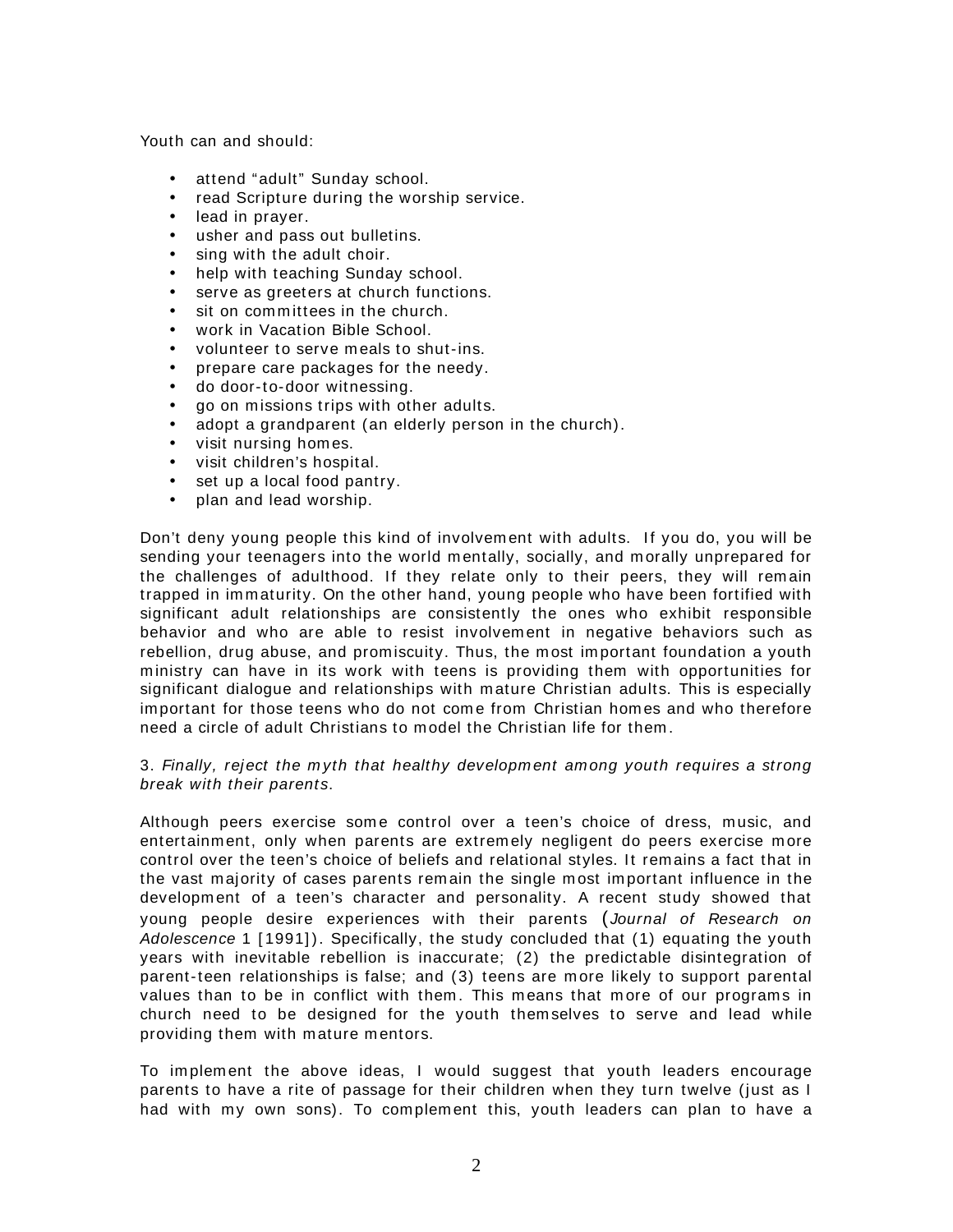similar cerem ony that welcom es the youth into the "big" church. Youth leaders them selves will have to redefine their ministries. No longer will they be "youth pastors" but "pastors to fam ilies," since their m ain strategy will now be to assist parents in raising a new generation of cham pions for Christ.

An adult-centered youth ministry is not a program to be added to a church's educational ministry plan. It is a foundational model with one primary goal: to equip all believers (youth included) to grow toward m ature and responsible Christian adulthood. If this is your first priority, it will radically affect your philosophy of youth m inistry. Instead of trying newer and newer gim micks to get youth to attend your "programs," and instead of trying harder and harder to make traditional programs work, you will focus your efforts on those programs that equip parents to nurture their children in the Christian faith and those that give teens the opportunity to be with m ature adults.

And remember: This is not a "new" model for youth ministry. It is simply a return to God's design for the church. Jesus had no organizational chart or curriculum . His priority was to call his youthful disciples "to be with him" (Mark 3:14). Jesus' ministry was relational, and ours should be the same. The Christian faith becomes real to teenagers when they see it lived out in real life situations.

In short, an adult-centered youth ministry is not about creating special programming for young people. The goal is to provide them with the kind of foundational relationships with Christian adults that will lead to spiritual maturity. In so doing we seek especially to connect youth from non-traditional homes (divorced, blended, etc.) with adult mentors. If our youth ministries are to become biblical and have a meaningful impact, they must reject the traditional model of highly programmed activities and instead give the central place to connecting young people to mature Christian adults.

"But are any churches actually im plem enting this m odel?" The answer is Yes. One sterling example is Hope Chapel in California. Rather than dividing up families and intentionally segregating m eetings and m inistries by age and m arital status, Hope Chapel is committed to strengthening families by keeping them together as much as possible. As for teens, Hope Chapel has found that when teenagers are treated with the respect and significance due to young adults, and are channeled toward m inistry and not the self-absorption of immaturity, they rise to the occasion and spiritually flourish. Their teens function in every possible position of service. No activities are provided that would group the young adults together for play or entertainm ent or that would reinforce to them that they have an identity separate from the rest of the adult community. It is not the belief of Hope Chapel that God does not work in youth groups, but rather that he can accomplish the same ministry—and much, much m ore—when teens are elevated to their high calling within the general body of believers.

During their teen years, when young adults are told they are not needed by society, they have a special need to belong to a community. Thus, while waiting for "adult" status as defined by their culture, they need to have a sense of belonging to a group of people they respect and from whom they can receive recognition. If adults m ake the church a community to which young people want to belong, they will be helping teenagers m ove m ore sm oothly into m ature adulthood. The Body of Christ can be a significant factor in the moral and spiritual development of youth of any age.